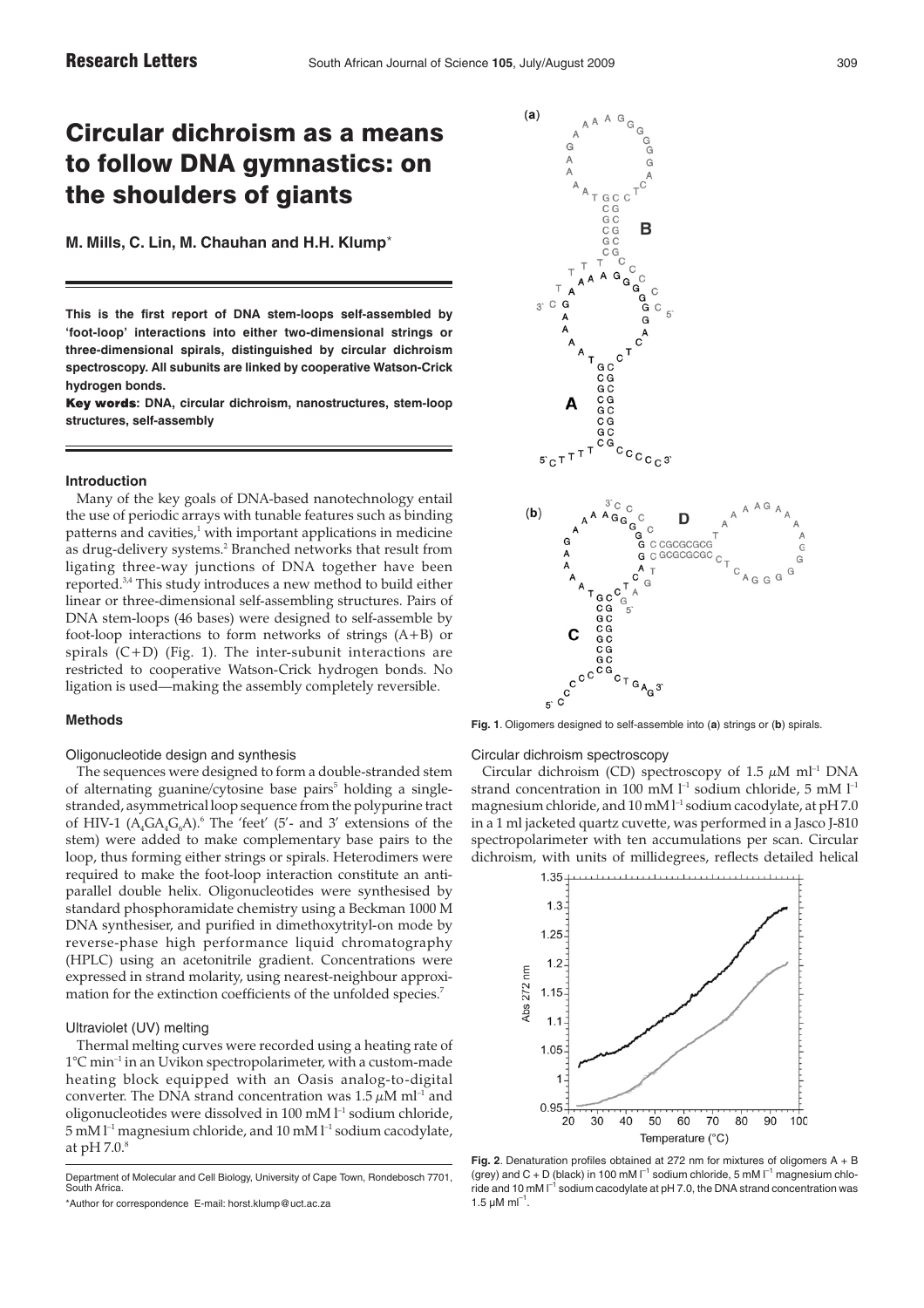

**Fig. 3**. Circular dichroism spectra of mixtures A + B (grey) and C + D (black) at (**a**) 25°C, (**b**) 70°C and (**c**) 90°C, respectively.

geometry and is defined as the difference between the absorption of left- and right-handed, circularly-polarised light measured as a function of wavelength (nm). The sample was kept at a constant temperature by a Haake D8 programmable water bath during each set of scans.

### Polyacrylamide gel electrophoresis (PAGE)

Native PAGE was performed with samples at a DNA strand concentration of  $1 \mu M$  ml<sup>-1</sup>, pre-heated to 80°C, and incubated at



**Fig. 4**. Native (10%) polyacrylamide gel of oligomer D and mixtures A+B and C+D incubated in 100 mM  $\Gamma^1$  sodium chloride, 5 mM  $\Gamma^1$  magnesium chloride and 10 mM  $\Gamma^1$  sodium cacodylate at pH 7.0.

room temperature in 100 mM  $l^{-1}$  sodium chloride, 5 mM  $l^{-1}$ magnesium chloride, and 10 mM  $l^{-1}$  sodium cacodylate, pH 7.0, before loading on a 10% gel run at 70 volts with tris-borate running buffer (pH 8.3), and visualised under UV light by ethidium bromide intercalation.

# **Results**

## Melting behaviour of the networks

The melting of both assemblies (Fig. 1.) was biphasic at a neutral pH (Fig. 2.) corresponding to the denaturation of the intermolecular 'foot-loop' double helix (melting temperature (Tm) = 52°C), followed by the unfolding of the intramolecular stem double helix (Tm =  $82^{\circ}$ C) in 1 ml of 100 mM  $l^{-1}$  sodium chloride, 5 mM l–1 magnesium chloride, and 10 mM l–1 sodium cacodylate.

### Circular dichroism

Circular dichroism spectra revealed that the network made up of oligomers C+D showed more helicity (15 m°) than oligomers A+B (13 m°) at 272 nm (Fig. 3a), as expected. Upon raising the temperature above the melting temperature (Tm, the temperature at which half of the observed absorbance change has been recorded) of the 'foot-loop' interactions, the spectra of the individual stem-loops were similar at 70°C (Fig. 3b). Further heating to 90°C resulted in similar spectra for the random coil species (Fig. 3c).

#### Polyacrylamide gel electrophoresis

Lanes 1, 2 and 3 of Fig. 4 show the monomer stem-loop D and the dimers and higher networks formed by A+B and C+D, respectively. The migration patterns of lanes 2 and 3 were different, as expected, supporting the CD evidence that networks A+B and C+D had different secondary structures.

#### **Conclusion**

This is the first time that 'foot-loop' interactions have been shown to create either linear strings or spirals that were distinguished by CD. Future work will include electron and atomicforce microscopy of the networks, as well as incorporate a transcription factor-binding site into the stem sequence. Hetero-multimers, whether they are formed by single strands or